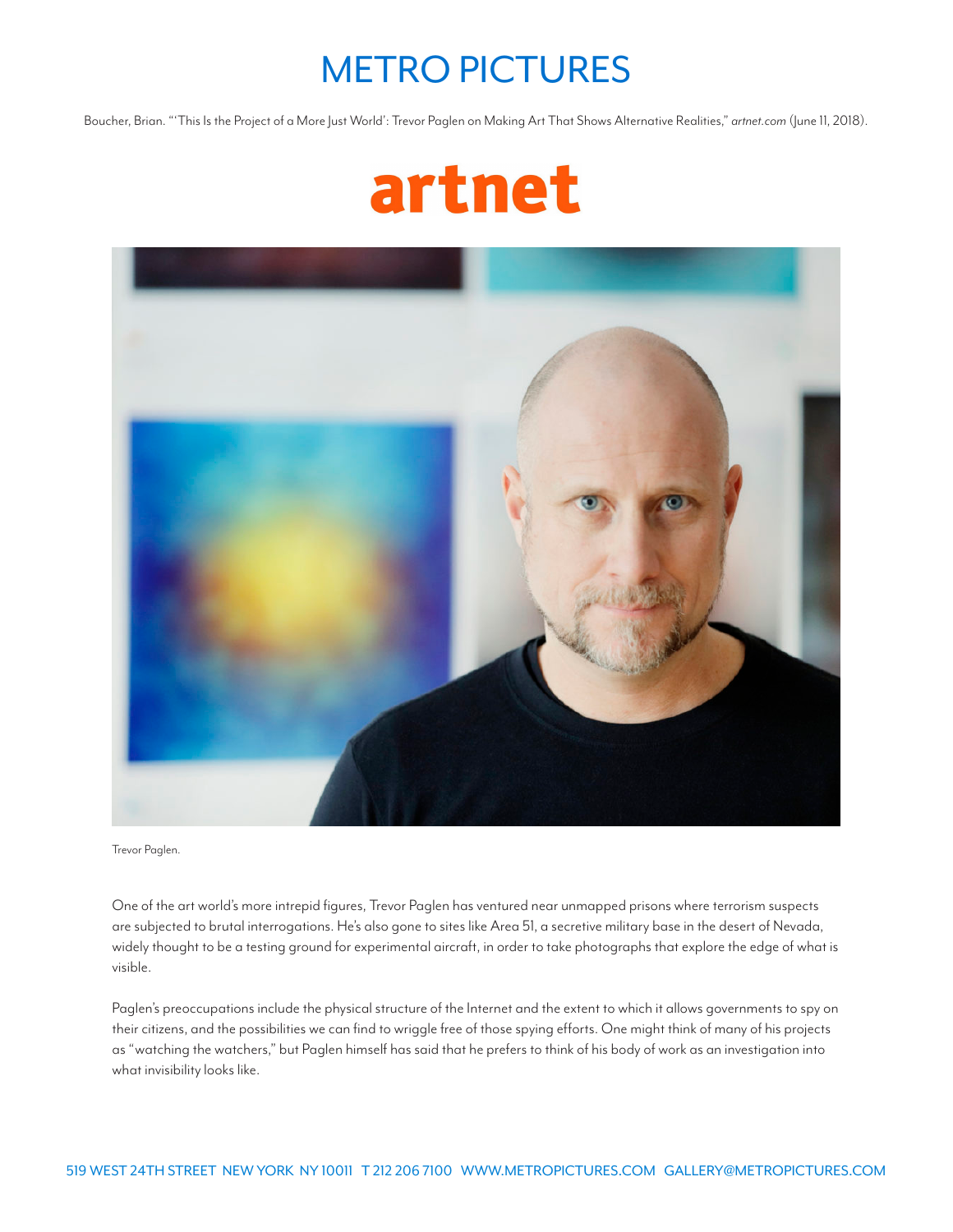

Trevor Paglen's *Vampire (Corpus: Monsters of Capitalism)*, "Adversarially Evolved Hallucination" (2017).

Paglen's work has variously involved a satellite that orbits the Earth, serving no military, surveillance, or communications purpose, sent aloft only to reflect light back to Earth; a team of scuba divers who mapped the fiber-optic cables that transmit data to and from computers and telephones on distant continents—information that's swept up in government surveillance efforts; and a piece of computer circuitry standing inside a Plexiglas box in an art gallery, where it creates a wireless network for gallery visitors to use, and one whose traffic is protected from surveillance efforts with open-source anonymizing software.

Paglen's art has earned him the MacArthur Foundation's "genius" grant, which he won in October 2017, as well as numerous international museum exhibitions. His work is housed in public collections ranging from New York's Museum of Modern Art to the Victoria and Albert Museum in London and the National Gallery of Victoria, Melbourne. Paglen, a Maryland native, received an MFA at the Art Institute of Chicago, as well as a PhD in geography at Berkeley—a field he describes as a way to study the mapping of power.

Paglen spoke to artnet News about his eerie recent photographs that show pictures drawn by computers; the ways that he enlists visibility and invisibility to different purposes in varying images; and how he's a fan of *Black Mirror*.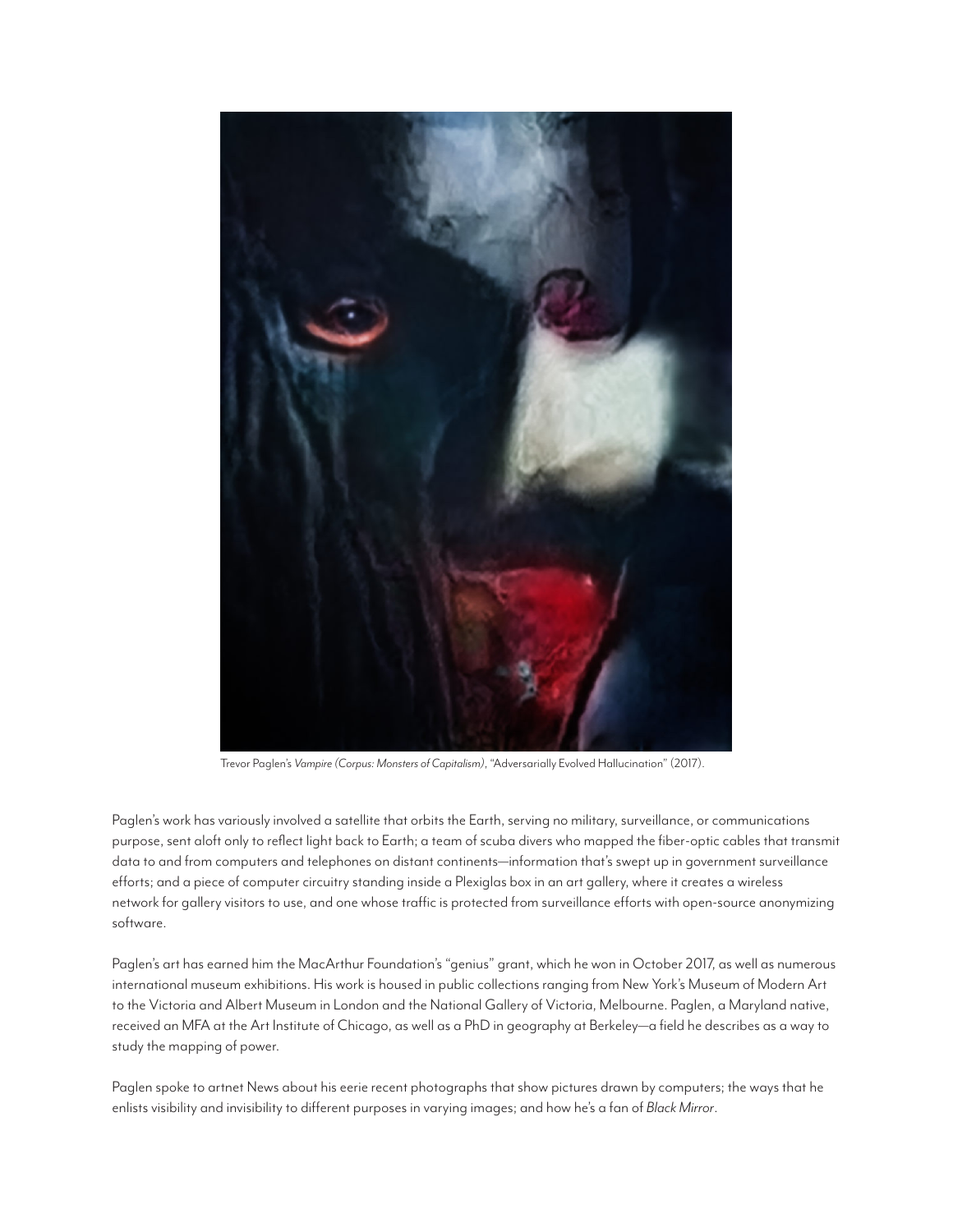

Trevor Paglen's *The Salt Pit, Northeast of Kabul, Afghanistan* (2006).

**Let's start off by talking about the work that you're doing with machine learning and artificial intelligence. Your most recent show at Metro Pictures, "A Study of Invisible Images," included a number of photographs created by asking artificial intelligence programs to create images of various subjects—comets, vampires, or rainbows, for example. Were those works at all intended to remove the artist's hand from the production of the work?**

Actually, when you look under the hood at how AI is actually done, it requires tremendous amounts of human labor. To create those images you need massive training sets. In my case, I need hundreds, or even thousands, of images to create a training set that I use to make one of these pieces. You assemble those images and then label them and tag them in order to teach the AI what these images are.

AI systems are portrayed in pop culture as objective and unbiased, but that couldn't be further from the truth. All sorts of human biases are built into machine learning systems. They can come from biases of the primarily white and male Silicon Valley developers, or from biases that are built into the training data you're using. I'm embracing that subjectivity, building training sets based on things like literature and metaphor that are not useful in terms of capitalism or policing, the normal kinds of things you use artificial intelligence for. Instead, I'm building training sets that are a meta-commentary on the idea of training sets themselves.

Also, we're generating tens of thousands of images at least for each one that I select and develop into an artwork. One of the points of those artworks for me is showing the degree to which metaphors and subjectivities and highly specific forms of common sense are built into these systems. So it's not outsourcing the making of the art—you're just using a very different set of tools to make it. It's more like Sol LeWitt than you imagine! You're setting up elaborate sets of rules, and the images you're putting out are essentially the output of that system.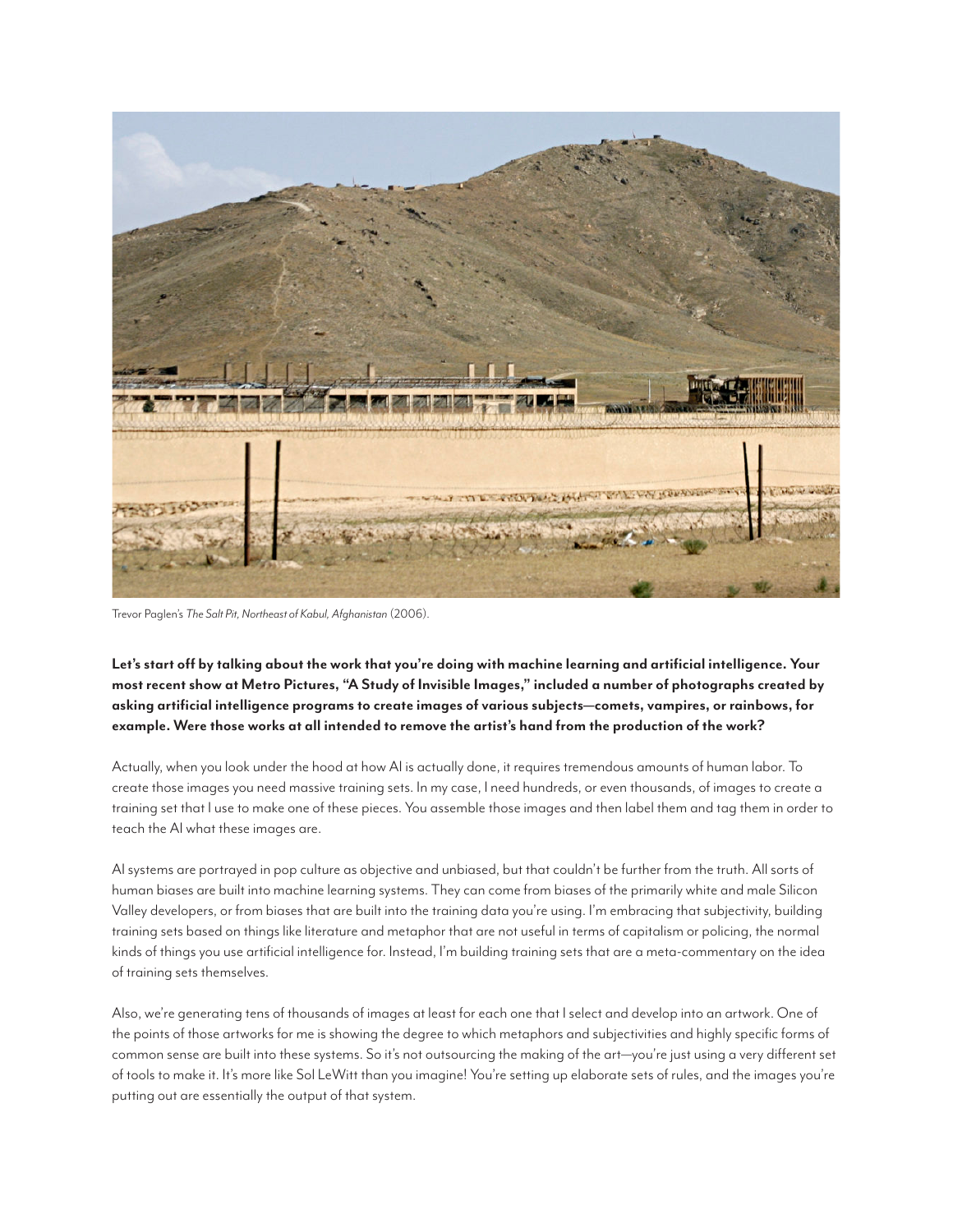

Trevor Paglen's *Rainbow (Corpus: Omens and Predators)*, "Adversarially Evolved Hallucination" (2017).

## **Okay, so those are the rules that create the images. How did you arrive at the subjects of the images themselves, these rainbows and vampires?**

A very typical application of machine learning is to build imaging systems that recognize objects. In a very simple example, you could build a neural network that could recognize all of the objects in your kitchen. To build that, you'd make a list of all the objects in your kitchen, and then you need thousands of images of those items. And you put this whole corpus, or training set, together, and then you feed that whole thing to the neural network, and you say, "Okay, AI, I give you all of these images, and you're going to figure out what the difference is between a banana and a knife and a fork and plate." It learns the difference, which is really just statistics—what images are statistically more likely to be pictures of knives, or forks, or bananas, and then you set up a webcam and point it around your kitchen, and the AI will say, "There's a banana, a knife, and a fork."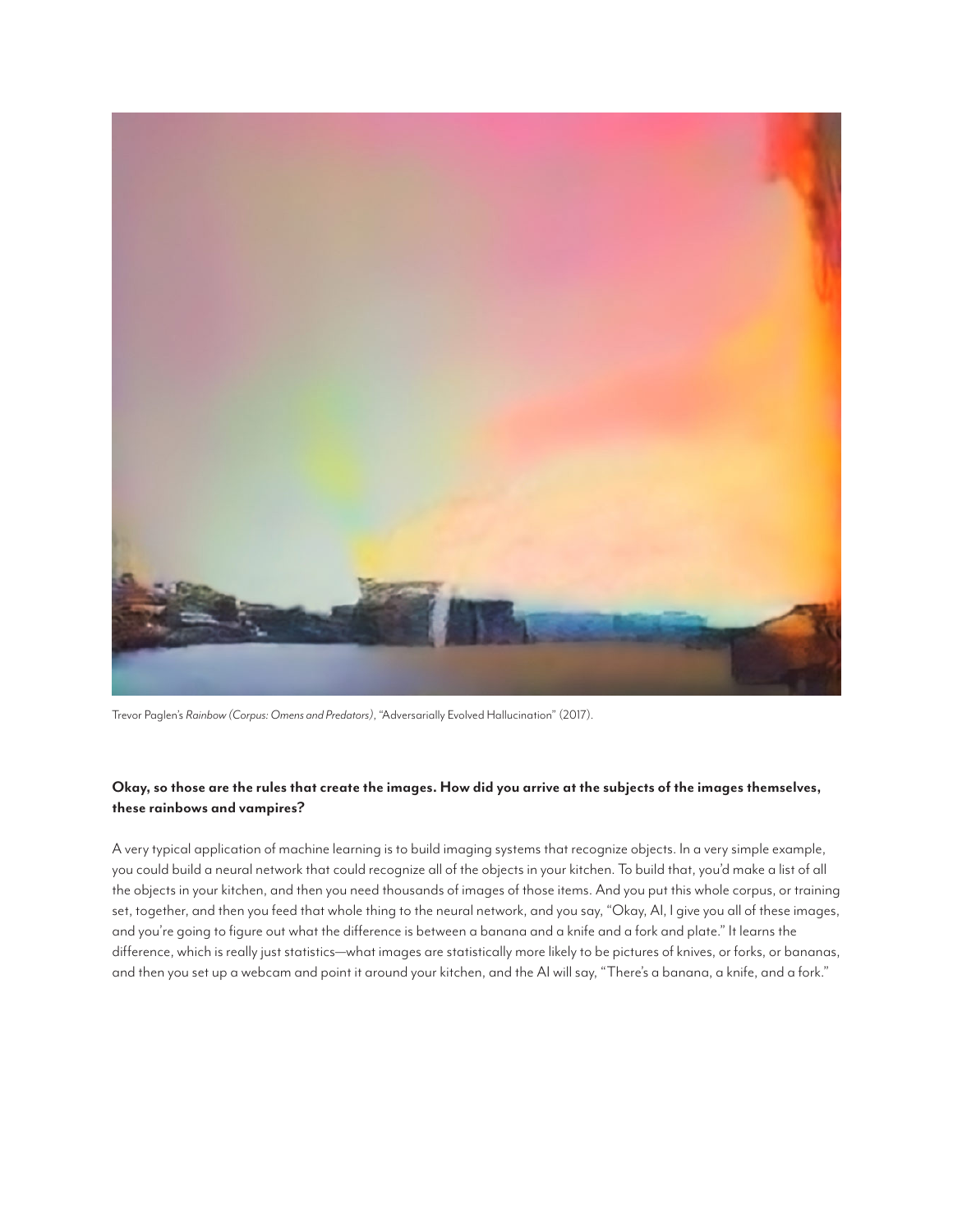

Aerial photograph of the National Security Agency by Trevor Paglen. Commissioned by Creative Time Reports, 2013.

That is a very simple example, whereas in real life you would build something like that for the back-end of Facebook, and when you upload a picture of you, Facebook will say, "There's a picture of Brian drinking a Coke, wearing a Calvin Klein shirt," so it can learn about you from the images that you post. Another application would be a self-driving car that can drive around and say, "I can recognize a stop sign, and there's a tree, a person," etc. What I do is build a taxonomy that instead of something like objects in your kitchen or things a car would see on the street or what Facebook wants to know about Brian, I'll build a taxonomy based on something like literature or philosophy. I have one that's called *The Interpretation of Dreams*. It goes through Freud's book and picks up all of the symbols that Freud thinks are important about interpreting dreams, for example injections, puffy faces, scabby throats, windows, ballrooms, etc. When you point that camera around your kitchen, it no longer sees bananas and plates and spoons. It sees puffy faces, windows, and mothers. It sees the world through the eyes of psychoanalytic symbols.

## **The image of the vampire is especially creepy. How did that come about?**

That comes from a training set made out of images of monsters that have historically been allegories for capitalism. Once I train it, instead of it looking around the room and identifying a vampire, I'll say, "Draw me a picture of a vampire."

So you can see what I'm getting at there: What are the politics of recognition, the politics of building any kind of taxonomy? There are always value judgments. When you teach a machine to recognize things, you're always also teaching it to not recognize things. So one of the bigger questions is, how does that play out in terms of society?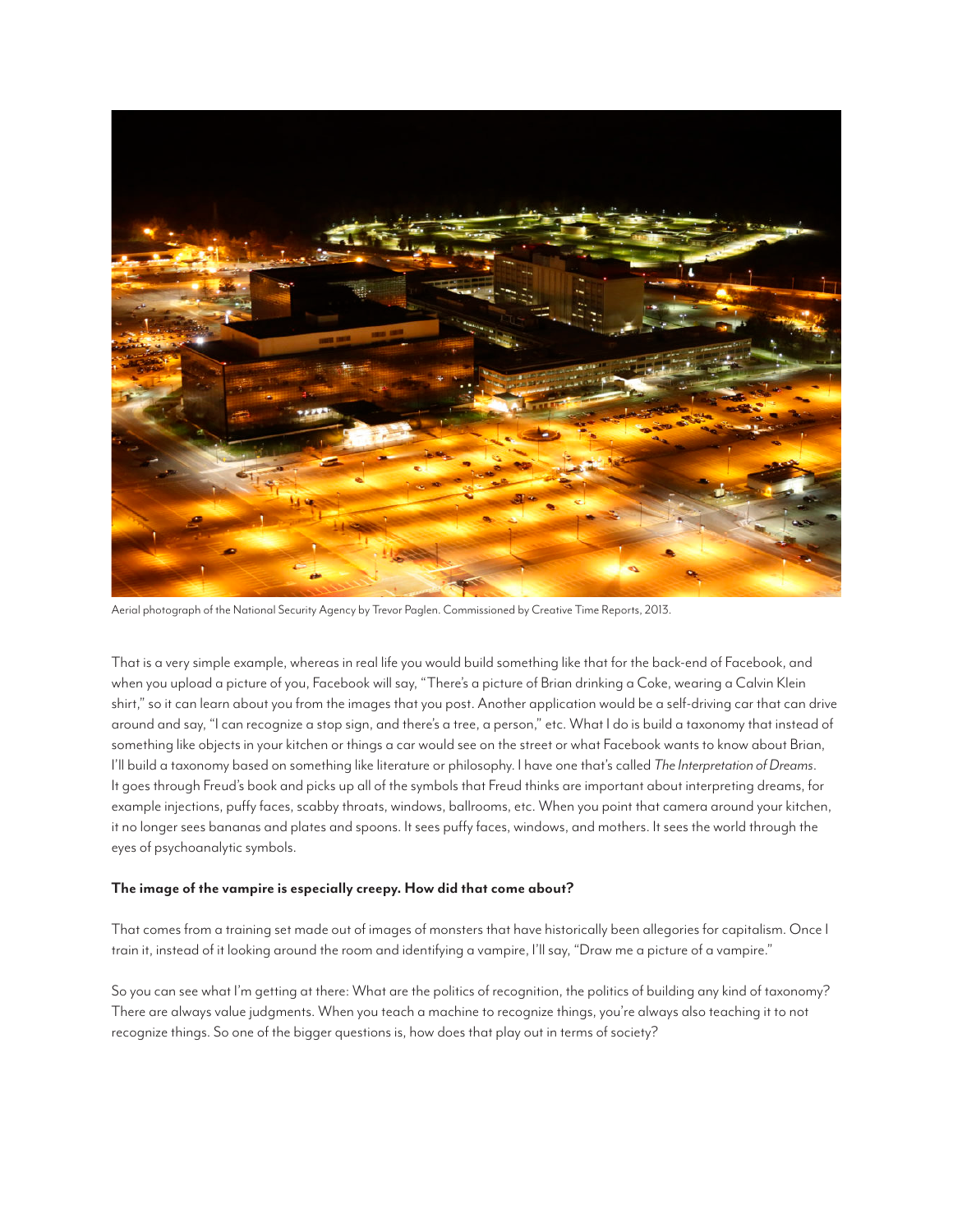**Vision is one of the ongoing themes in your work. I loved a moment in the interview with Lauren Cornell in a new book on your work from Phaidon in which you talked about looking at the night sky. Your mind is capable of looking at the night sky differently because of all these metaphors about surveillance and satellite technology, systems of control and surveillance, versus purely "meat vision," the way the unaided eye might see the night sky. Have all of your investigations changed the way that you think about meat vision as well?**

I've been thinking a lot about what those two different forms of perception are. What's different about human perception is ultimately that it is much more frangible. René Magritte has become one of the key figures of machine learning for me. I can look at an apple and say "This is not an apple," and then you, as a viewer, are going to say, "That's an apple, but he's saying it's not an apple!" So then you say, "Oh, it's a painting *of* an apple!" You can question the relationship between a representation and a thing. Those are always up for grabs in human perception.

If I said to you, "Brian, I'm an octopus now, and I want you to take that seriously," you could theoretically do that. Those kinds of things are precisely what AI and machine vision *cannot* do. An AI system can never break the rules that it has been programmed to use, whereas we break the rules all the time.

And that's not a trivial thing. This is directly related to things like social justice. Magritte saying "This is not an apple" reverberates in Civil Rights-era protesters saying "I am a man," or women saying "We are equal and want equal pay," or queer activists saying "I'm queer, deal with it," or trans activists saying "I'm neither man nor woman, but I'm still a person." Contesting meaning is a very human activity, and always a political activity. So when you're looking at these machine vision systems, politics of meanings and taxonomies are hard coded into them. And they're very strict. That's a big difference and that really has enormous potential consequences for how the world works.

## **Speaking of rules, let's talk about some of the rules you have for yourself. Some of the works you became known for early on were photographs of hidden government and military sites. As far as I know, part of the rules you had in creating these works was that you stay on the right side of those "no trespassing" signs. Do you ever try to cross the lines or are you actually devoted to staying on the legal side of those lines?**

I'm very dedicated to staying on the legal side of those lines. When you get around these very sensitive spaces, what is strictly legal isn't what governs these types of places. Guantanamo Bay is the perfect example. It's under military jurisdiction but is an extra-legal space. So is, I would submit to you, a lot of the criminal justice system. Which sounds paradoxical, but I think that's true.

A lot of what I do in terms of walking up to those lines but not crossing them is predicated on the fact that I'm a white guy who is relatively well educated and who has a robust support network if something were to happen to me. I would not do a lot of that kind of work if I didn't have that kind of protection or privilege. That said, I do think that the right to make images is an important right, and an important right to insist upon. Every amateur photographer will tell you about encountering police while they're photographing, say, the Brooklyn Bridge. So when you're doing photography, you're not only making images, you're also insisting on your right to make those images. For me, that's a part of the practice as well.

**Some of those early photographs are intentionally blurry. In your photographs of Area 51, for example, you show heat waves rising in order to** *not* **give the viewer the clarity that is typically desired in these types of surveillance photos or the photographs in an exposé. The machine vision images are inscrutable in a different way. By contrast, sometimes you literally make things visible—you took an aerial photograph of the headquarters of the National Security Agency, which you were authorized to take and distribute after the facility had not been photographed in decades due to restrictions placed by the government. So can you talk about your uses of clarity and obscurity?**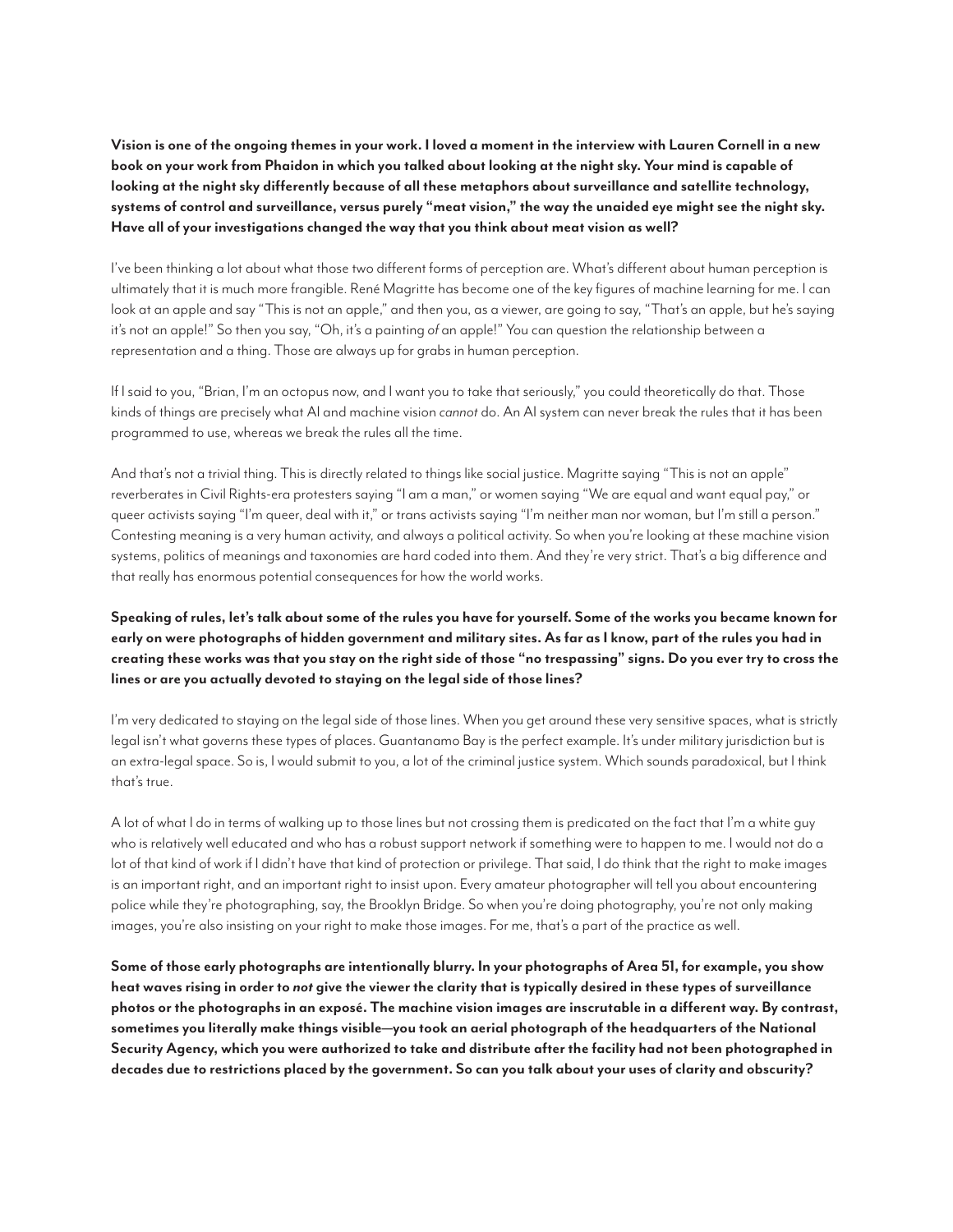

Trevor Paglen's *Octopus (Corpus: From the Depths)*, "Adversarially Evolved Hallucination" (2017).

I think of clarity and blurriness as almost epistemological genres. They do different kinds of work. When you see something that's really clear, you imagine that you can understand it. Seeing something very blurry forces you to confront that you don't really understand the thing. You have to imagine something into the image, because it doesn't speak for itself. Probably the most photorealistic images that I've made are images of beaches—places where the NSA is tapping transcontinental fiber optic cables. Everything is clear, but the irony is that the thing I'm photographing is actually invisible.

On the other hand, I might take a picture of a secret military base, or of something that's going on inside of a neural network, and the aesthetic is much more impressionistic, and that makes the viewer question what you think you know, or question how to read that image. Those different strategies can do different kinds of work. I'm just promiscuously borrowing from different philosophies, different histories of art, to try to speak as precisely as I can.

**Let's talk about your sculpture** *Autonomy Cube***, which creates an invisible wifi network. You've said that you hope to put that piece on view at museums, which, you point out, have become another place where the data that travels across the institutions' networks is collected and sold. That highlights how the gathering of our data has become such a given that** *not* **engaging in that sort of data collection seems inconceivable, even if the museum's motives are to serve the visitor in and optimize their experience. By encouraging the institutions to put this invisible network into effect, you're urging them to reject their place in these regimes, right?**